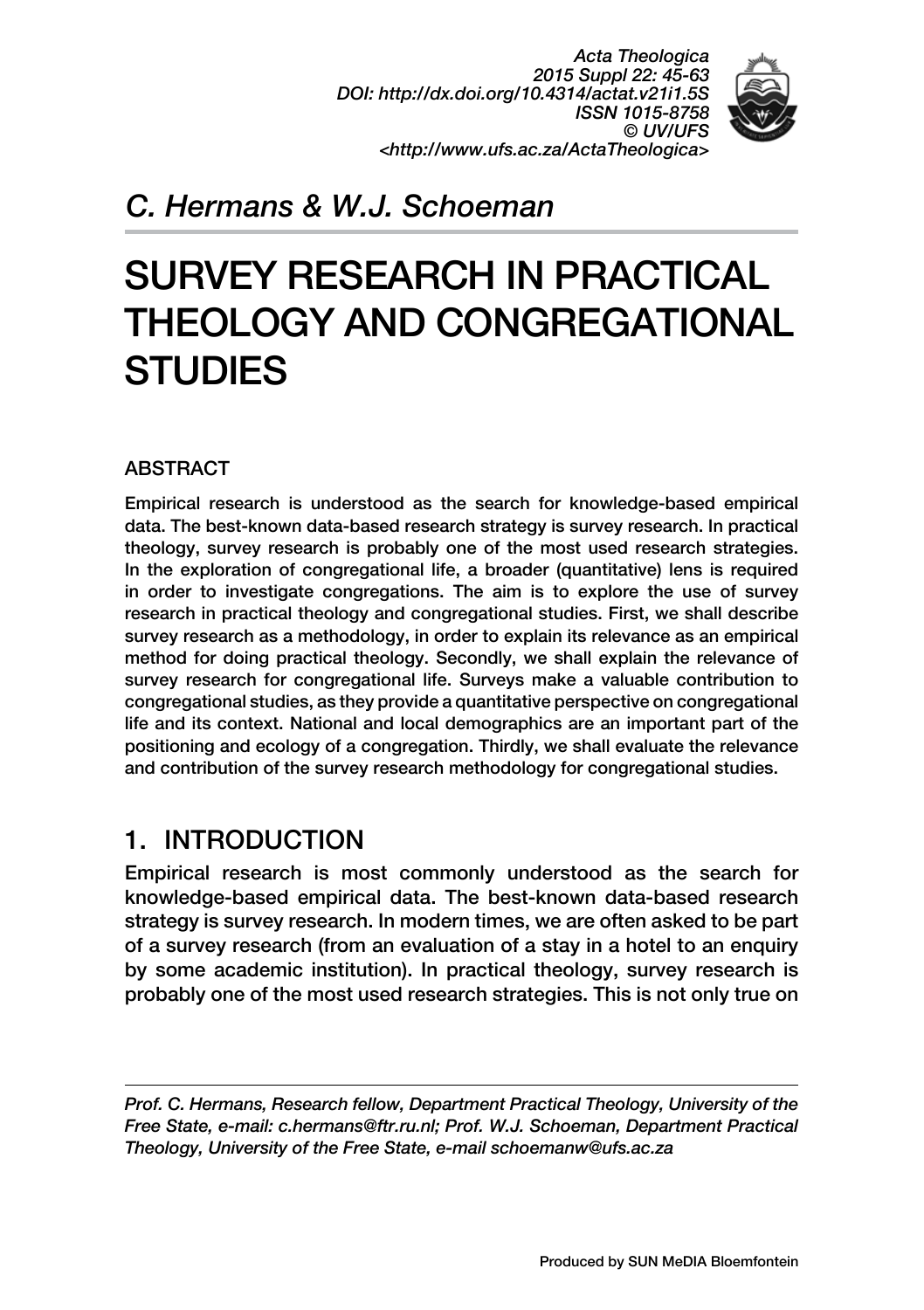a large scale, but also on a local scale, where congregations want to have insight into the ideas of their members on a specific issue or examine the bigger context of the congregational ministry. Congregations are locally embedded; their members come from the local community, and they function within a local context. However, this does not mean that they are not part of, or influenced by the broader community or society. Trends such as the social, political and economic environment that influence society also affect the congregation. National demographics plays its part in the demographics of the local congregation. In the exploration of congregational life, a broader (quantitative) lens is essential in order to examine congregations. This quantitative lens needs to investigate the influence of society on the congregation, as well as what is happening within a congregation.

Doing practical theology is to listen to different voices from both the text and the context. To listen may be an informal and unstructured process, but it is also a formal and empirical research process (Osmer 2008:37). As an important part of practical theology, empirical research needs to describe the formal aspects of a reliable methodology. The task of a sound practical theological methodology "is to discover exact and empirically valid knowledge about religion, instead of relying purely on assumptions" (Heimbrock 2005:278). The contextual voice about congregational life should be heard in such a way that a valid and reliable conclusion can be drawn and general assumptions avoided.

The purpose of empirical research is to explore a topic, or to describe a situation and events, or to explain the causality between variables and events (Babbie & Mouton 2001:79-84; Fouchè & De Vos 2011:95-96). This distinction between the three purposes of research is not an absolute distinction, because, in most instances, research will have elements of all three.

The construction of specific, reliable measures often seems to diminish the richness of meaning our general concepts have. This problem is inevitable. The best solution is to use several different measures, tapping the different aspects of the concept (Babbie & Mouton 2001:125).

Survey or correlational research strategies are strong in producing descriptive and explanatory knowledge.<sup>1</sup>

The aim of this article is to explore the use of survey research in practical theology, in general, and in congregational studies, specifically. Survey or

<sup>1</sup> See Figure 1 in Hermans & Schoeman (2015:20).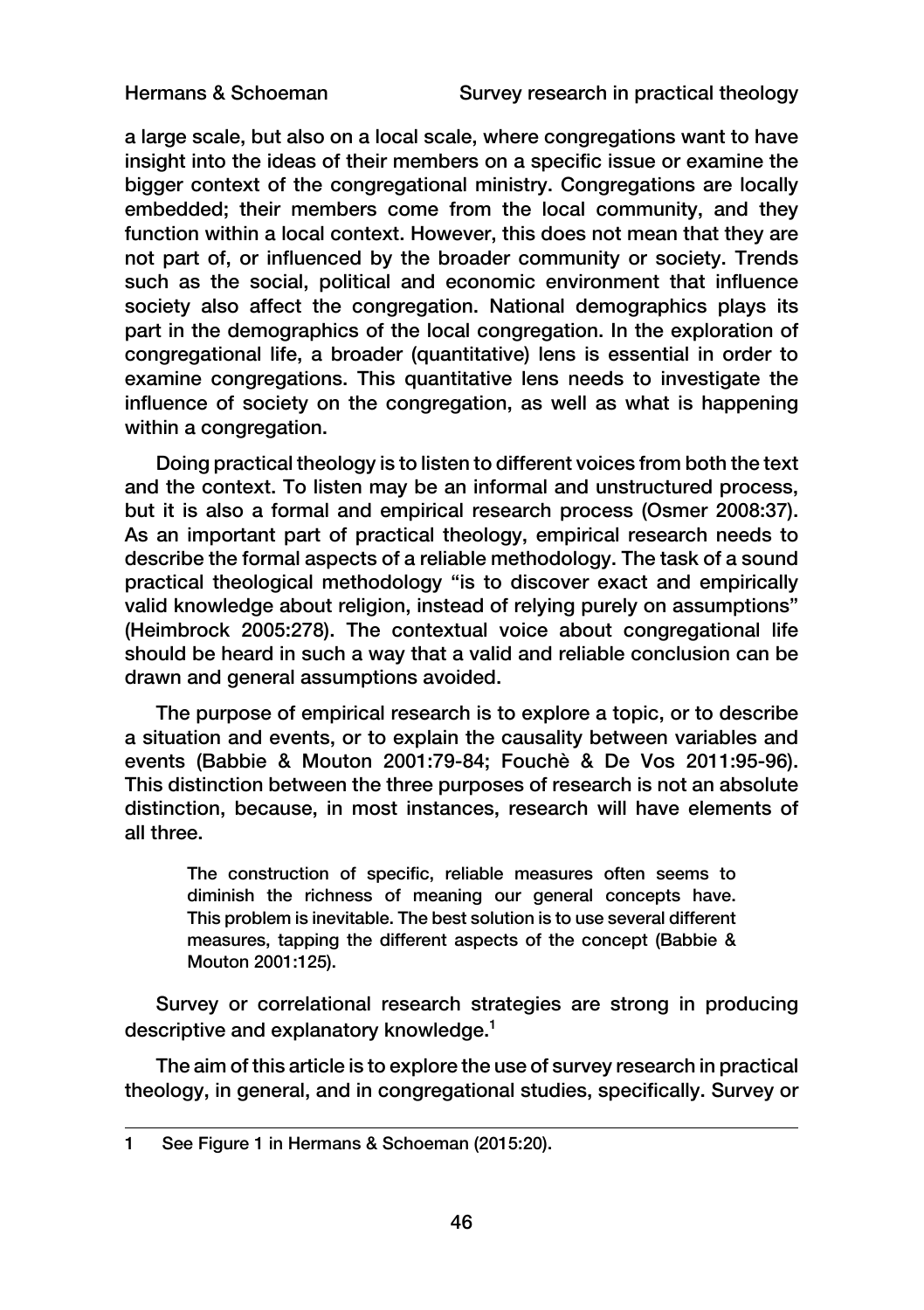correlation research is part of a quantitative research methodology and could contribute to doing empirical research in practical theology, and, in this instance, with specific reference to its role in congregational studies.

It is important to first describe survey research as a methodology, in order to explain its relevance as an empirical method for doing practical theology. Secondly, we shall explain the relevance of survey research for congregational studies. Surveys make a valuable contribution to congregational studies because it provides a quantitative perspective on congregational life and its context. National and local demographics are an important part of the positioning and ecology of a congregation. The attitudes and preferences of congregational members are important for the leadership of a congregation to make certain choices and to plan the ministry of a congregation. Surveys are, therefore, important in helping the leadership of a congregation. This will be discussed in section 2. The article ends with an evaluation of the relevance and contribution of the survey research methodology for congregational studies.

## 2. CHARACTERISTICS OF SURVEY RESEARCH

In more general terms, a survey could be described as a quantitative research method to "collect information from or about people to describe, compare, or explain their knowledge, feelings, values, and behaviour" (Fink 2006:1). Survey research operates within a quantitative framework where phenomena are viewed as observable and can be empirically studied. In some instances, there is a linear relationship between phenomena that, in most of the cases, may be described by means of deductive reasoning (Nieuwenhuis 2009:57). It is thus possible to measure, classify and categorise phenomena.

Surveys<sup>2</sup> are the most widely used non-experimental and explanatory research design (Fouché *et al.* 2011:144; Babbie & Mouton 2001:232; Edmonds & Kennedy 2013:107-108). Survey research is both nonexperimental, because it does not actively manipulate variables, and correlational, because it seeks the relationship or correlation between variables (Salkind 2012:6). Against this general description of survey research, the following characteristics of survey research will be discussed:

<sup>2</sup> In this article, surveys refer to quantitative or correlational surveys that focus on the analysis of frequencies of characteristics of a phenomenon and associations between characteristics. Another type is qualitative survey that focuses on the description of the diversity of characteristics (Jansen 2010).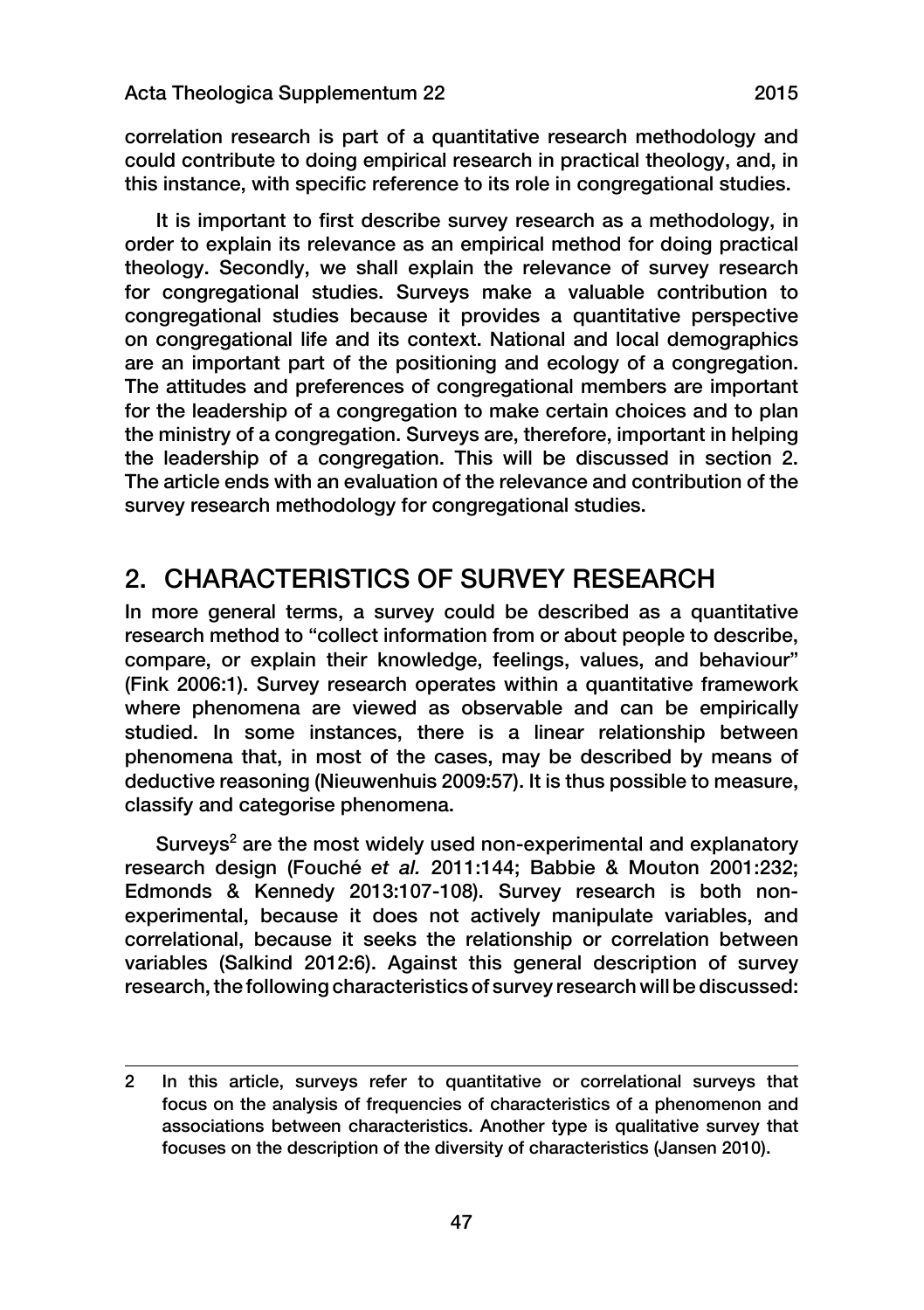- Quantification of constructs.
- Questionnaires.
- Sampling techniques.
- Scale construction.
- Descriptive statistics.

In the case of survey research, the emphasis is on the *quantification of member characteristics within a population* or, to put it differently, to assign numbers to things (Babbie & Mouton 2001:49). Quantification makes it possible to express the 'mass' or volume of a phenomenon. Within a quantitative framework, questions such as *How much?* or *How strong?* are relevant. The aim is to produce numerical descriptions of some aspects of the study population; information or data is collected by asking people questions (Fowler 2002:4-8).

Asking questions by means of *questionnaires* is an important part of survey designs (Fowler 2002:4-8). Questionnaires are used to generate the necessary information or data from the respondents regarding a phenomenon about which they are informed (Maree & Pietersen 2009:158). The questionnaire may be completed by means of an interview (face-to-face or by telephone), or respondents may be asked to complete the questionnaire themselves (self-administered, mail distribution or electronically) (Babbie & Mouton 2001:249-261). Good questionnaires generate useful and valuable information about a phenomenon.

Survey research makes use of *sampling techniques* to generalize the relevant findings to the study population as a whole (Maree & Pietersen 2009:145). This strategy collects the same information about all the cases (usually individual people) in a sample by asking them questions (Aldridge & Levine 2001:5). This is the best method to use when collecting data to describe a population too big or complex to observe directly. The use of sampling techniques is, therefore, common practice in surveys.

*Scale construction* is used in the way in which questions are asked and structured in survey research. A scale uses response options that are set up in such a way that the variables are measured as numerical scores that are ordinal, interval or ratio (Maree & Pietersen 2009:167). The most commonly used scales are a Likert scale or semantic differential scale. The Likert scale is used when respondents "express attitudes or other responses in terms of ordinal-level categories (e.g. agree, disagree) that are ranked along a continuum" (Delport & Roestenburg 2011:212). The semantic differential scale measures indirectly the feelings or thoughts of respondents, by using adjectives in polar opposites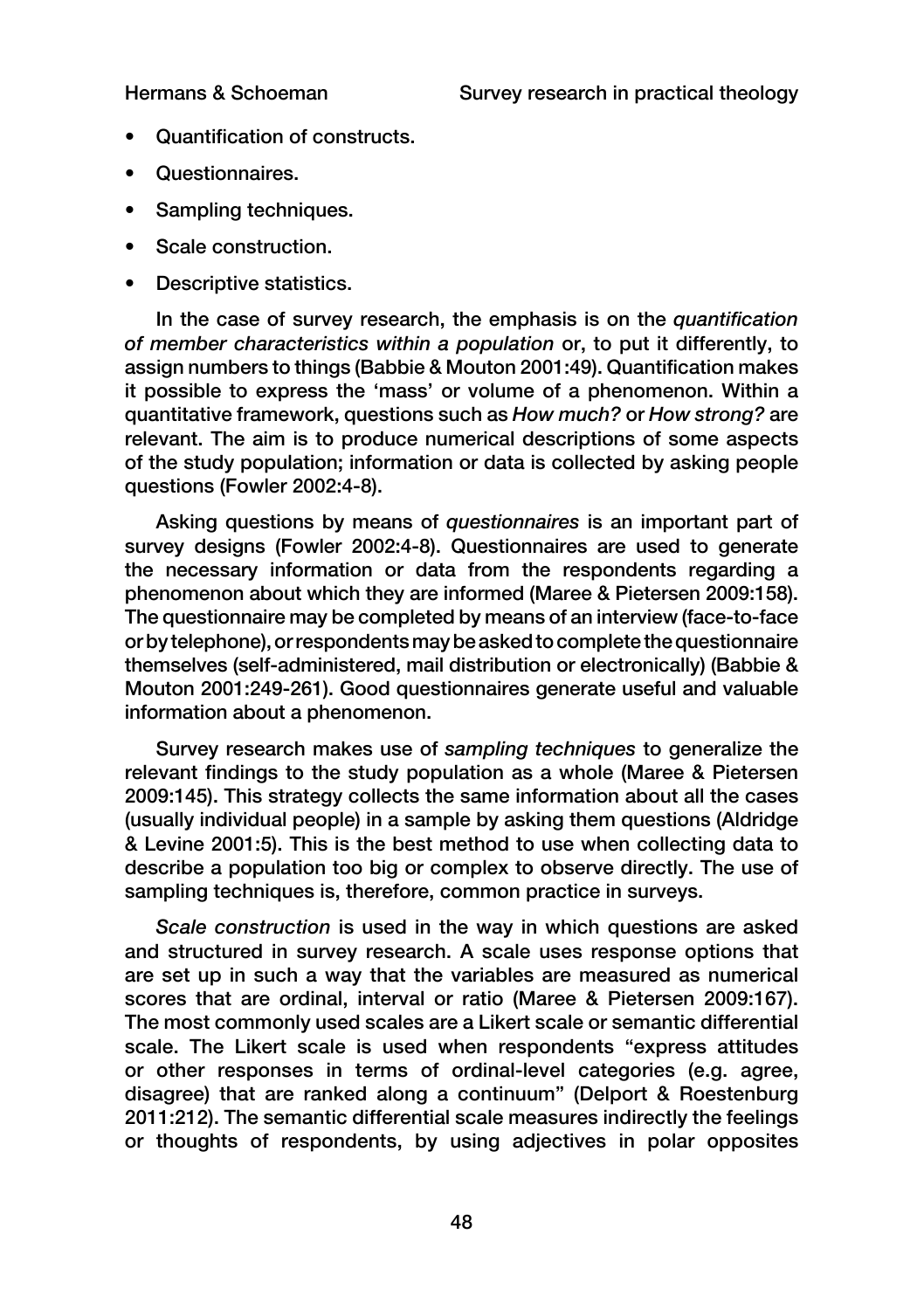(enjoyable/unenjoyable) and rating these on a continuum (Babbie & Mouton 2001:154-155; Delport & Roestenburg 2011:212-213). Scales help uncover the relationship between variables.

This relationship between variables can be explained, using *descriptive statistics*, a collective name for organizing and summarizing data in a meaningful manner (Pietersen & Maree 2009:183). Descriptive statistics are based on measures of association or correlation; this is done, for example, by examining central tendency and cross-tabulation (Somekh & Lewin 2012:227-228). The statistical significance (strength of association) and direction of association also play an important part in the description of the statistical correlation between variables.

## 3. THE VALUE OF SURVEY RESEARCH FOR THE STUDY OF CONGREGATIONS

The aim of this section is to illustrate the important contribution that quantitative analysis and survey research, in particular, make in the understanding and positioning of congregations. The bigger and quantitative picture adds a valuable perspective towards the description and understanding of the role and positioning of congregations in society. Survey research also contributes towards understanding what is happening within a congregation.

To illustrate the point, three surveys will be discussed to explain the value of survey research from a quantitative methodological perspective for congregations:

- Describing congregations the *Church Mirror* surveys.
- Giving a voice to congregational members the Church Life Surveys.
- The religious profile of the South African society the General Household Survey.

## 3.1 Describing change in congregational life

Congregations as social organizations change in time and place. Surveys help give an empirical description of the context and ministry of a congregation. We shall refer to aspects of the *Church Mirror* surveys that inform a theological evaluation as to whether congregations are in a particular situation in which they ought to be.

Practical theology is that theological discipline which is concerned with the Church's self actualisation here and now – both that which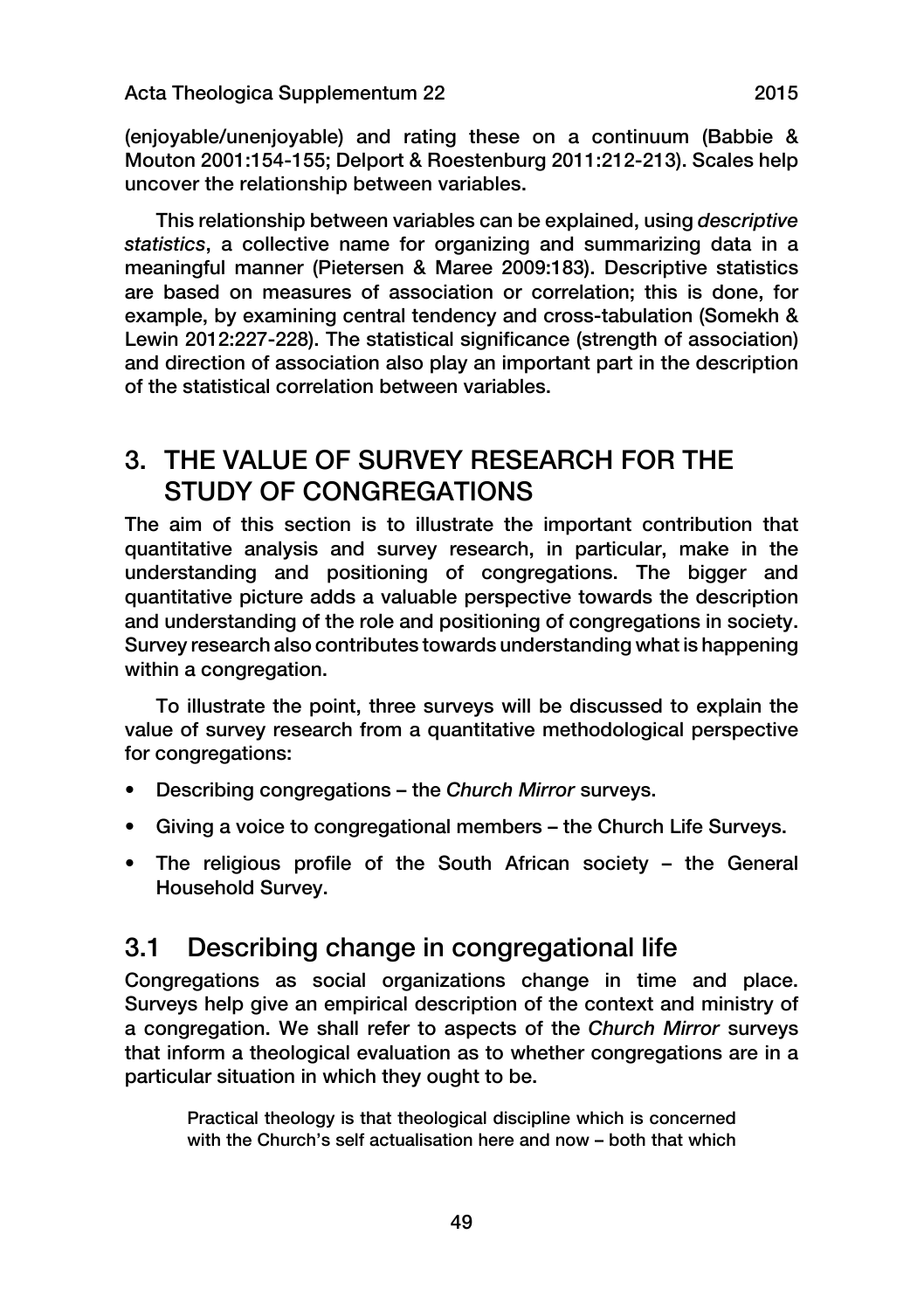is and that which ought to be. This it does by means of theological illumination of the particular situation in which the Church must realize itself in all its dimensions (Rahner 1972:101).

The *Church Mirror* surveys started in 1981 as a church census within the Dutch Reformed Church (DRC). Since then, it has continued as a fourthyearly quantitative survey.<sup>3</sup> The survey consists of at least a congregational questionnaire and, for some time, a leadership questionnaire. The congregational questionnaire is the main survey instrument with the aim of providing a comprehensive description of the functioning of congregations in the DRC. The following aspects are covered: membership, worship services; youth ministry; finances; offices (ministers, elders and deacons); functioning of the congregation (church council, vision and mission); small groups; community involvement, and ecumenical networks.

The mail-administered survey is sent to all the congregations in the DRC to be completed by the leadership of the congregation. In 2006. the questionnaire was sent to 1 176 congregations and 52% (602) of the congregations returned a completed questionnaire. In 2010, it was sent to 1 146 congregations and 58.6% (671) of the questionnaires were returned.

The following two aspects of the congregational surveys may be used to illustrate the value of this longitudinal survey, namely membership and the attendance of worship services:

• The total membership of the DRC constantly declined from 1981 until 2010 (Table 1). The composition of the membership also changed over time. Confessing members (adults) comprised 66% of the total membership and, in 2010, it was 75% of the membership. This pays testimony to the aging of the DRC membership.

| Year | <b>Confessing members</b> | <b>Baptised members</b> | Total     |
|------|---------------------------|-------------------------|-----------|
| 1981 | 91 2380                   | 48 2337                 | 1 394 717 |
| 1985 | 95 97 20                  | 48 9742                 | 1449462   |
| 1989 | 92 0274                   | 41 9791                 | 1 340 065 |
| 1993 | 91 7247                   | 38 31 69                | 1 300 416 |
| 1996 | 94 1556                   | 37 5308                 | 1 316 864 |
| 2000 | 94 1037                   | 32 8837                 | 1 269 874 |

Table 1: Dutch Reformed Church: Estimate of membership

3 For a more comprehensive description of the *Church Mirror* surveys, see Schoeman (2011).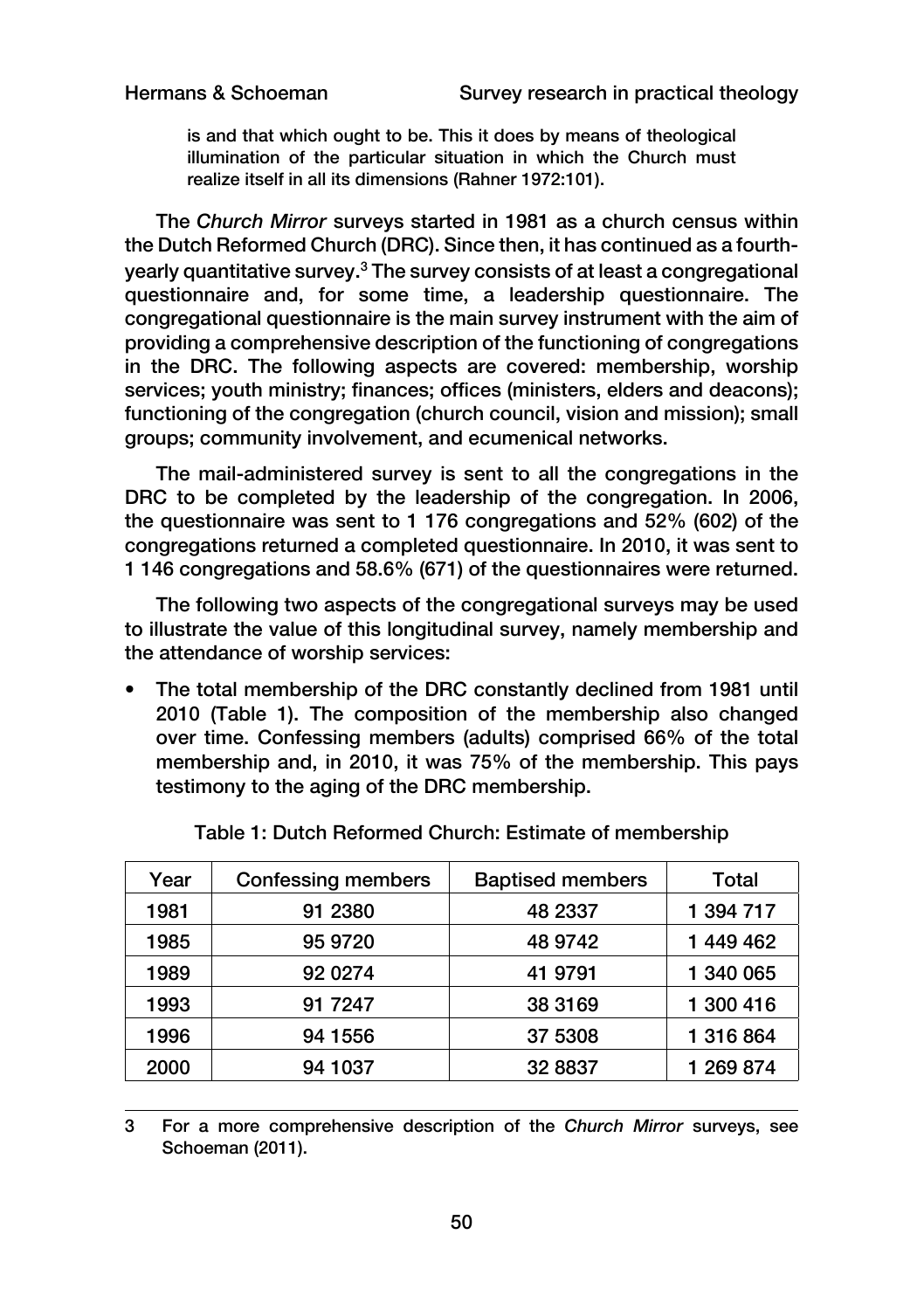| Year | Confessing members | <b>Baptised members</b> | Total     |
|------|--------------------|-------------------------|-----------|
| 2004 | 89 8615            | 28 7059                 | 1 185 674 |
| 2006 | 90 4374            | 27 44 62                | 1 178 836 |
| 2010 | 84 0610            | 24 8445                 | 1 089 055 |



• An important activity or ministry of a congregation is its weekly worship services (Table 2). Approximately a third of the members attended the morning service in February; the attendance has declined since 2000. The evening worship service is not well attended; less than 6% of the members attend this service.

| Year | <b>Morning service</b> | <b>Evening service</b> |
|------|------------------------|------------------------|
| 1981 | 33.52                  | 9.97                   |
| 1985 | 35.78                  | 9.35                   |
| 1989 | 35.52                  | 10.37                  |
| 1993 | 36.01                  | 9.53                   |
| 1996 | 34.70                  | 10.10                  |
| 2000 | 37.04                  | 9.07                   |

Table 2: Attendance of worship services in February (%)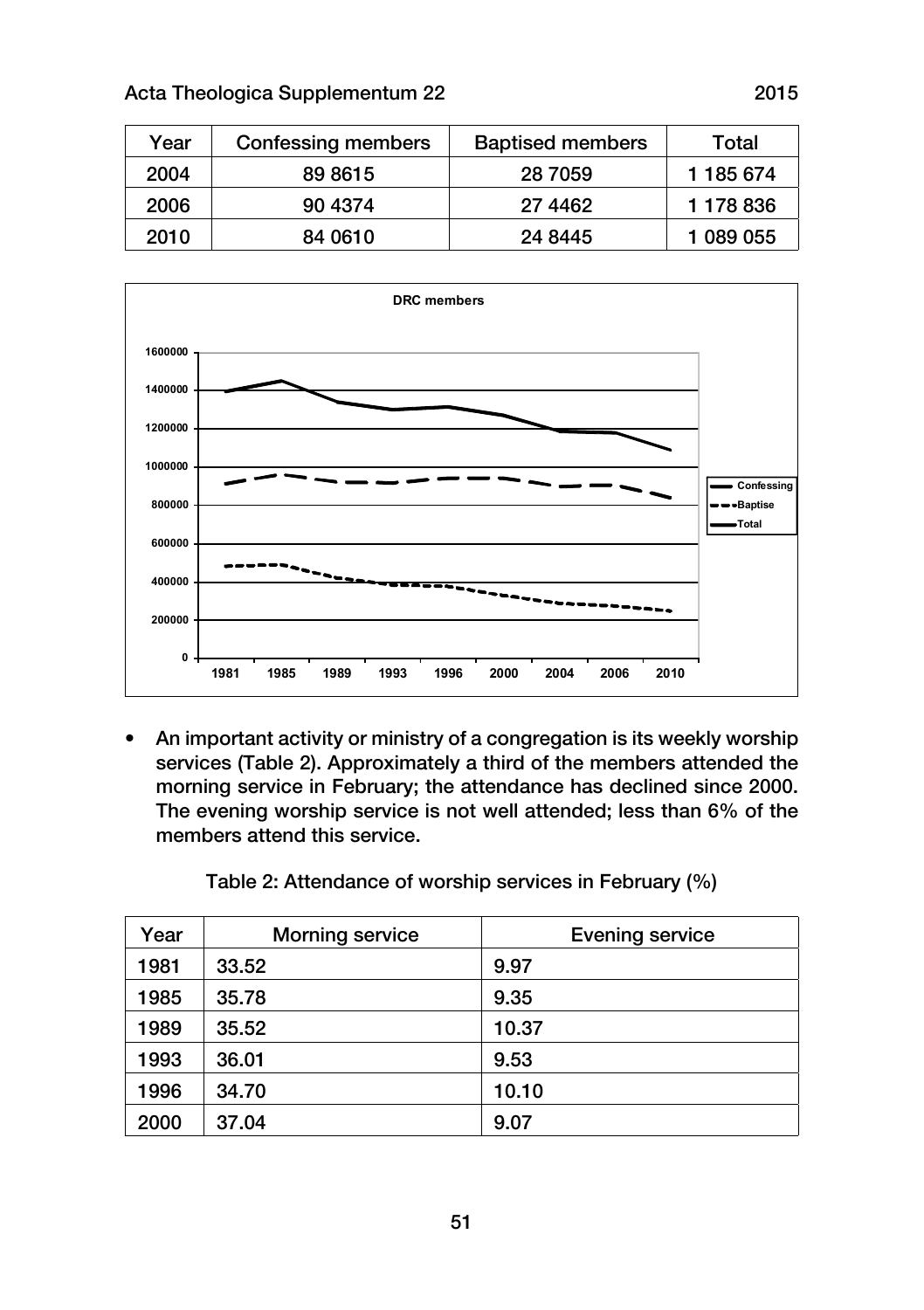| Year | Morning service | <b>Evening service</b> |
|------|-----------------|------------------------|
| 2004 | 33.50           | 3.60                   |
| 2006 | 32.72           | 5.96                   |
| 2010 | 31.81           | 5.39                   |

Surveys can also be used to measure attitudes and perceptions. Leaders play an important part in congregations. A research question was formulated regarding the relationship between the DRC leadership and members of the DRC family and other racial groups. This research question was conceptualized, using an altered social distance scale to measure church acceptance and not social distance. The following question was included in the *Church Mirror* survey to be completed by the leadership of the church: To what extent are leaders and ministers in the DRC willing to accept members of the DRC family? (Schoeman 2010b:135). Table 3 reports on the acceptance of members of the DRC family as members of 'my' (the DRC leader's) congregation.

| Age<br>in |     | Acceptance as<br>a member of my<br>congregation |    | Ν    | Chi-<br>square | <b>Degrees</b><br>Οt | Signifi-<br>cance | Gamma    |
|-----------|-----|-------------------------------------------------|----|------|----------------|----------------------|-------------------|----------|
| vears     | Yes | Unsure                                          | No |      |                | freedom              |                   |          |
| $30$      | 78  | 12                                              | 10 | 204  | 40.6           | 8                    | .0001             | 2005: 15 |
| 30-39     | 75  | 10                                              | 15 | 470  |                |                      |                   | 2000: 3  |
| 40-49     | 74  | 11                                              | 15 | 945  |                |                      |                   | 1996: 12 |
| 50-59     | 71  | 11                                              | 18 | 1011 |                |                      |                   |          |
| $60+$     | 65  | 14                                              | 22 | 1255 |                |                      |                   |          |

Table 3: Church leaders: Relation between age and church acceptance (%)

This cross-tabulation answers the question: How does age as an independent variable influence church acceptance as a dependant variable? It can be deduced from Table 3 that younger church leaders are more open in accepting members of the DRC family than older members. According to the *gamma* value (measuring an ordinal value), age explains between 3% and 15% of the variance in the responses (Schoeman 2010b:136). Younger leaders from the 'White' DRC are more open in accepting members from the DRC family. This description informs the practical theological reflection of congregations and their leadership. If the church understands itself as a missional church, what does it mean that there is a growing acceptance by the leadership to be inclusive communities?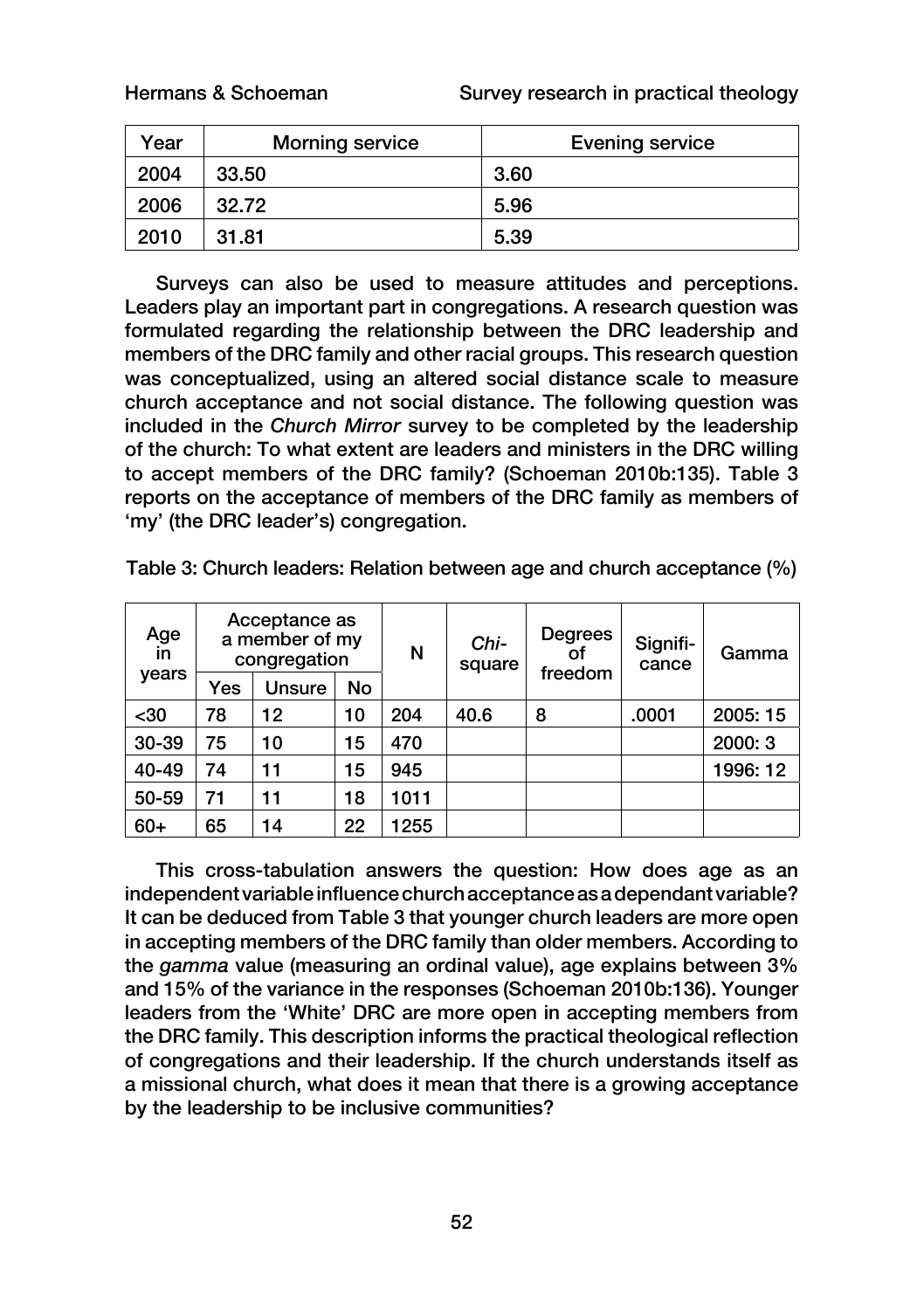*Longitudinal surveys* are conducted over time, whereas *trend studies*  are seeking changes within a general population over time (Babbie & Mouton 2001:93; Maree & Pietersen 2009:156). The changes in a denomination's membership patterns could be described over time. It is possible to describe shifts in affiliations and attitudes from 1996 to 2005 within the same population (DRC leaders).

## 3.2 Comparison of the vitality of congregational life

The members of every congregation are important resources of the vitality and health of their congregation. From an ecclesiological perspective, vital congregations have certain strengths such as helping members to grow spiritually, caring relationships, a strong community involvement, and an inspiring leadership. Vitality is not a static quality, but differs in time and space, due to changes in society and culture. These changes influence congregations, yet they differ in vitality. Through comparison one can map these differences and reflect theologically on the desired future of congregational life. Survey research can be a valuable instrument for this theological reflection, and as such supports the transformation of congregational life.

The Church Life Survey (CLS), as an international survey among denominations and congregations, started with the intention to give a voice to congregational members. It started in 1991 in Australia with 6 700 congregations from 18 denominations completing the first survey (Kaldor 2002:96). This was repeated in 1996 and expanded to New Zealand in 1997. This time, 324 000 churchgoers from roughly 6 900 congregations (20 denominations) participated in the survey. The success of the survey led to it being used in England and the United States. In 2001, approximately 1.2 million worshippers from these four countries participated in the International Congregational Church Life Survey (Bruce *et al.* 2006:3). The US CLS was repeated in 2008 and roughly half a million worshippers completed a questionnaire (Bruce & Woolever 2010:4-6).4

The attender survey gives an opportunity to congregational members attending a worship service to give their opinion on aspects regarding congregational life. The survey was conducted in the DRC in 2006 and 2010. The same questionnaire that was used in the National Church Life Surveys was used in the DRC (see Woolever & Bruce 2004).

<sup>4</sup> For a discussion of the 2006 CLS conducted in the DRC, see Schoeman (2010a).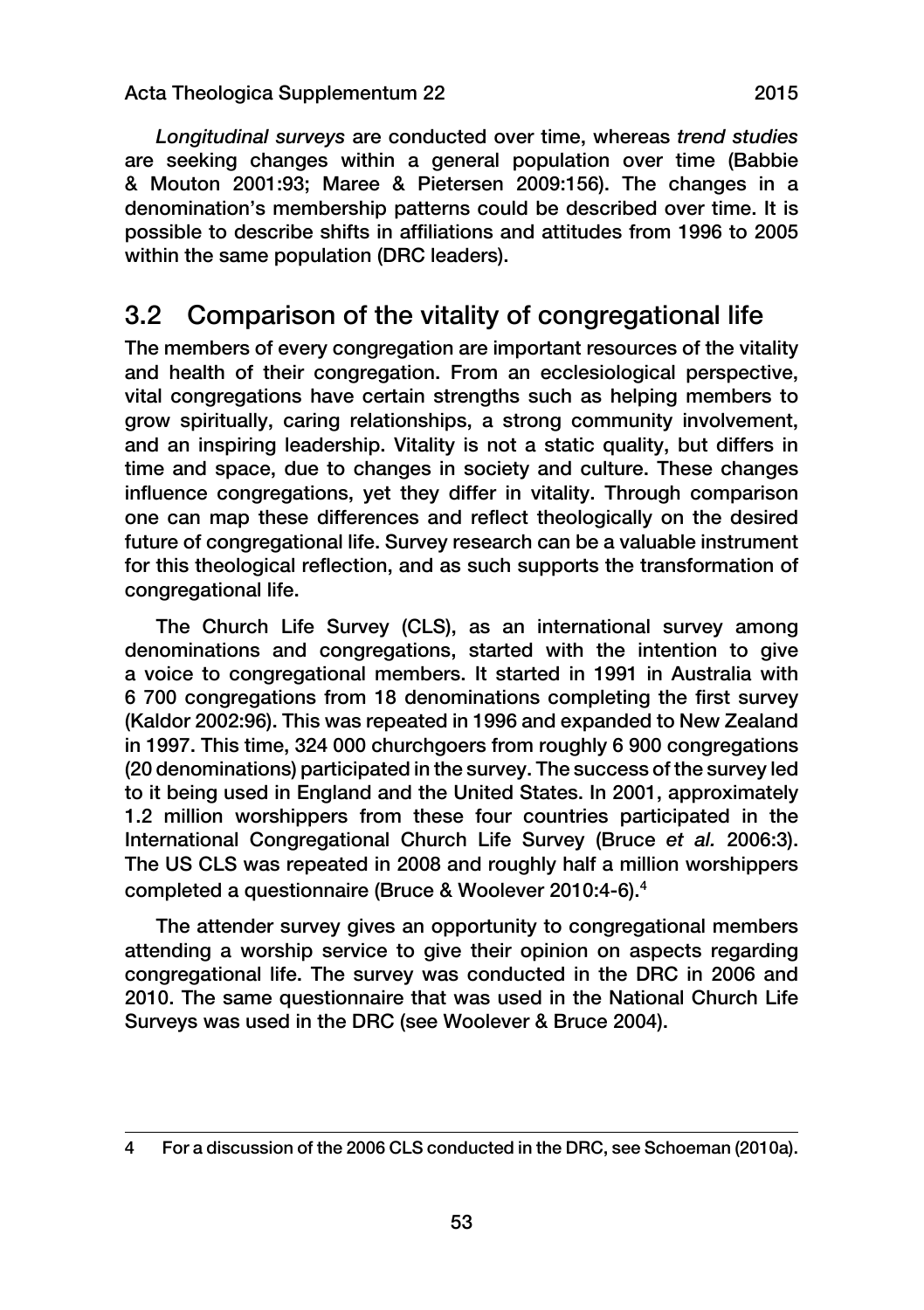The following methodology was used for the DRC surveys:

- 2006: A random sample of 10% was selected from the 1 176 congregations in the DRC. The sample population was 118 congregations, of which 95 (81%) completed the questionnaire during August 2006. Worshippers (aged 15 years and older), who attended any worship service on one of two Sundays in August 2006, completed a total of 12 522 questionnaires.
- 2010: A similar random sample was selected as in 2006. The sample population included 115 congregations, of which 85 (a response rate of 75%) congregations returned 12 286 questionnaires.

The CLSs provide a vast amount of information about the understanding of congregational life from an attender's perspective (cf. Woolever & Bruce 2010). The aim of this article is to illustrate the value of the CLS as a databased approach for understanding congregations and hearing the voice of the attenders. Every congregation has certain strengths and the aim of the CLS is to identify these strengths from an attender's perspective (Bruce & Woolever 2004:14-15). Congregational life is, therefore, described in terms of ten strengths grouped into four connections (Bruce & Woolever 2010:131-139):

- *• Spiritual connections* address the private devotional activities of worshippers; their participation in activities in the congregation, and the role of the worship service in their religious life (Strength 1: Growing spiritually; Strength 2: Meaningful worship).
- *• Inside connections* are related to the activities and relationships within the congregation (Strength 3: Participation in the congregation; Strength 4: Having a sense of belonging; Strength 5: Caring for young people).
- *• Outside connections* describe the community involvement of the congregation and its membership. It also measures the openness of the worshippers and congregation toward newcomers (Strength 6: Focusing on the community; Strength 7: Sharing faith; Strength 8: Welcoming new worshippers).
- *• Future connections* relates to the role congregational leaders play in inspiring the membership and the worshippers' vision of the congregation's future (Strength 9: Empowering leadership; Strength 10: Looking to the future).

The ten strengths can be categorized and summarized by calculating an index number for each of the strengths. Table 4 gives a summary of the findings of the 2006 and 2010 surveys in the DRC. It is also compared with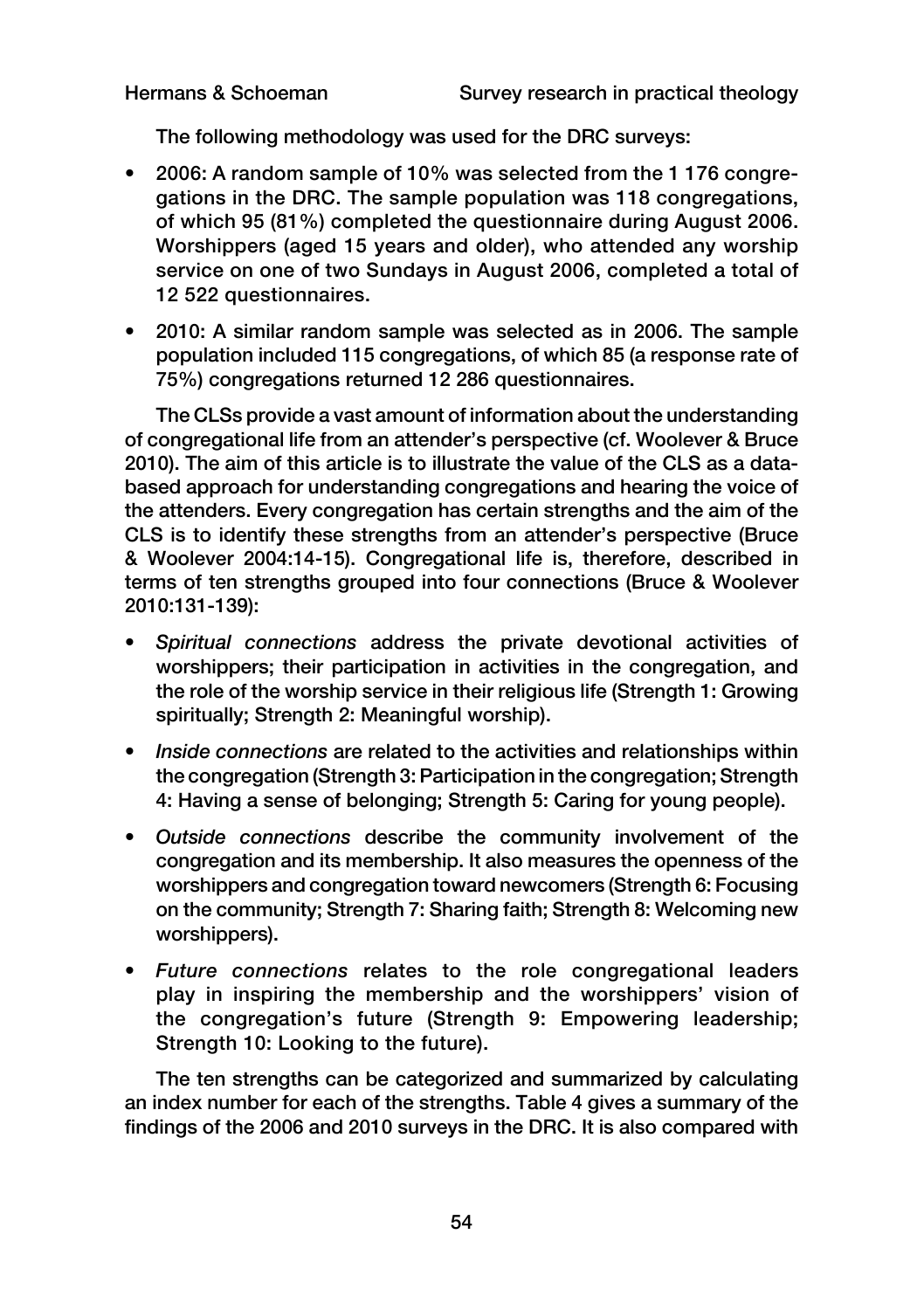the Presbyterian Church (USA) 2001 and fast-growing congregations in the Presbyterian Church (USA) 2011 (Bruce & Woolever 2012).

|                                     | <b>DRC</b><br>2006           | PC<br>(USA)<br>2001 | <b>DRC</b><br>2010 | PC<br>(USA)<br>2011<br>fast |  |
|-------------------------------------|------------------------------|---------------------|--------------------|-----------------------------|--|
|                                     | <b>Spiritual connections</b> |                     |                    |                             |  |
| 1. Growing spirituality             | 46                           | 42                  | 46                 | 45                          |  |
| 2. Meaningful worship               | 62                           | 56                  | 60                 | 64                          |  |
|                                     | Inside connections           |                     |                    |                             |  |
| 3. Participating in<br>congregation | 45                           | 57                  | 43                 | 56                          |  |
| 4. Having a sense of<br>belonging   | 26                           | 30                  | 28                 | 32                          |  |
| 5. Caring for young<br>people       | 39                           | 48                  | 37                 | 57                          |  |
|                                     | <b>Outside connections</b>   |                     |                    |                             |  |
| 6. Focusing on the<br>community     | 30                           | 39                  | 34                 | 43                          |  |
| 7. Sharing faith                    | 21                           | 22                  | 16                 | 25                          |  |
| 8. Welcoming new<br>worshippers     | 31                           | 26                  | 27                 | 37                          |  |
| <b>Future connections</b>           |                              |                     |                    |                             |  |
| 9. Empowering<br>leadership         | 44                           | 43                  | 43                 | 51                          |  |
| 10. Looking to the<br>future        | 38                           | 32                  | 43                 | 43                          |  |

Table 4: Summary of the ten strengths

The data of the Presbyterian Church (USA) on the strengths and connections is used as a point of comparison and reference. The results from the two DRC surveys are compared with those of the PC (USA). The contexts of the two denominations are certainly not similar: there are at least socio-political, economic and ecclesiological differences. The Presbyterian results are a reference point to help DRC congregations benchmark themselves within a wider context. There are definitely limitations in this comparison, but it is at least of some help to have a guideline to use in the description of the strengths and connections.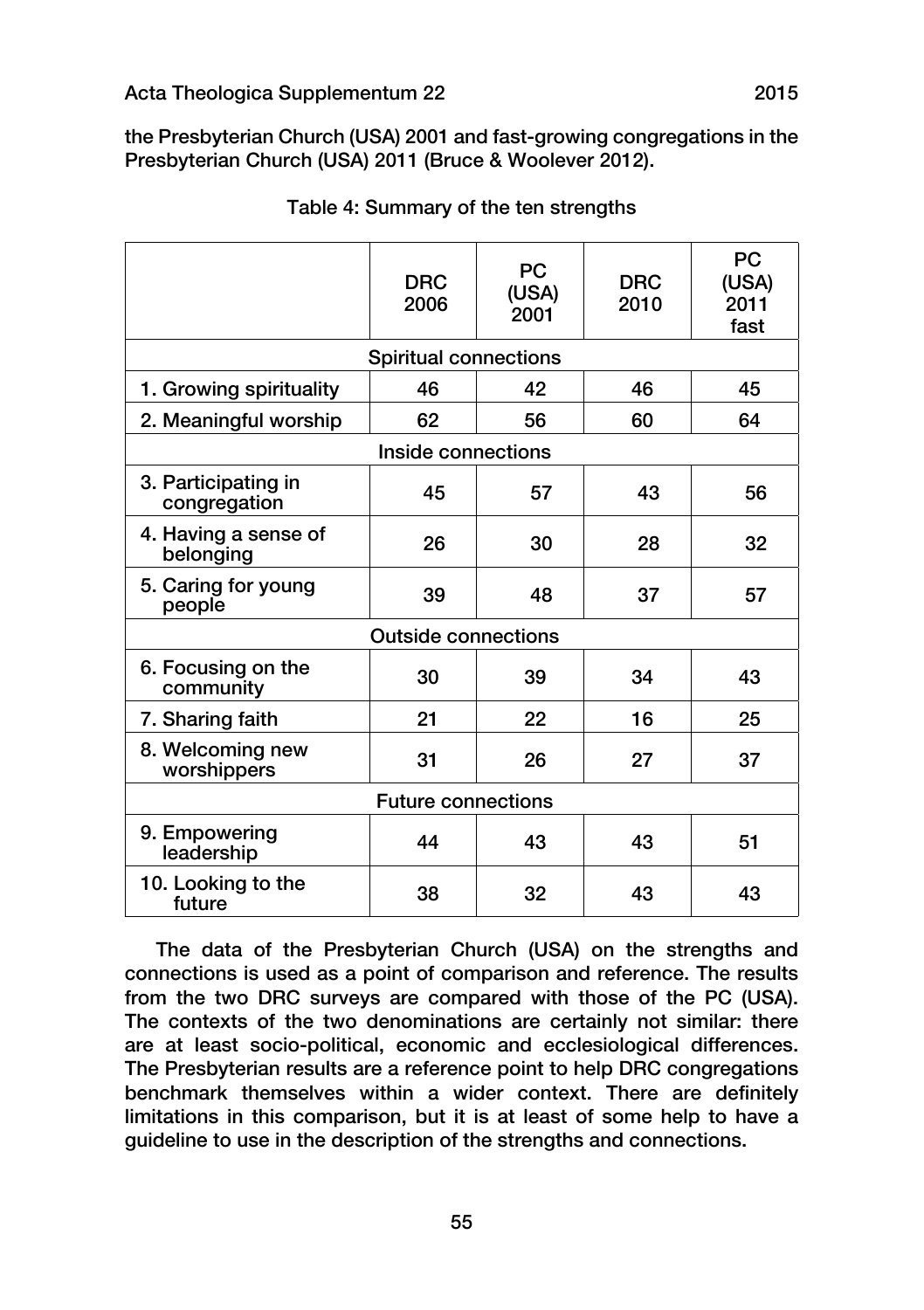A first question is: Are there stronger connections that can be identified? The spiritual and future connections of the DRC are, to some extent, stronger than those of the PC (USA):

- *• Spiritual connections:* Both strengths (1 Growing spiritually and 2 Meaningful worship) seem to be stronger for DRC attenders than for the PC (USA). The individual and private experience of DRC attenders is an important aspect of their congregational and religious life.
- *• Future connections:* Empowering leadership and a vision towards the future are important. It may be that the empowerment of leadership in the DRC needs improvement (this is an important aspect for fastgrowing congregations of the PC (USA) in 2011).

Similarly, it is possible to identify the two weaker connections for the DRC:

- *• Inside connections:* Strengths 3, 4 and 5 are, in the case of the DRC, weaker than those of the PC (USA).
- *• Outside connections:* From the attenders' perspective, DRC congregations are not strongly involved in, and open to the community. It would appear that hospitality and community involvement are not strengths of DRC congregations.

Computer-based research is making it possible to share survey data and to conduct a *secondary survey analysis* (Babbie & Mouton 2001:264-265). Larger research projects have a vast amount of data available for use by other researchers. The advantages are that it is faster and cheaper than doing the original survey. A key problem or weakness is the issue of validity. Are the original measurements of variables the same as those used in the secondary analysis?

## 3.3 The religious profile of the South African society

Recent information about religious affiliation of the South African population is not easily available. Religion was not an issue in the latest national census (2011). Religion was an open issue in the 2001 national census, but that was, to a large extent, not a reliable report (cf. Erasmus & Hendriks 2005:90).

The General Household Survey (GHS) is an annual household survey that has been conducted by StatsSA since 2002. The target population of the survey consists of all private households in all nine provinces of South Africa and residents in workers' hostels. The survey does not cover other collective living quarters such as students' hostels, old-age homes, hospitals, prisons and military barracks, and is therefore only representative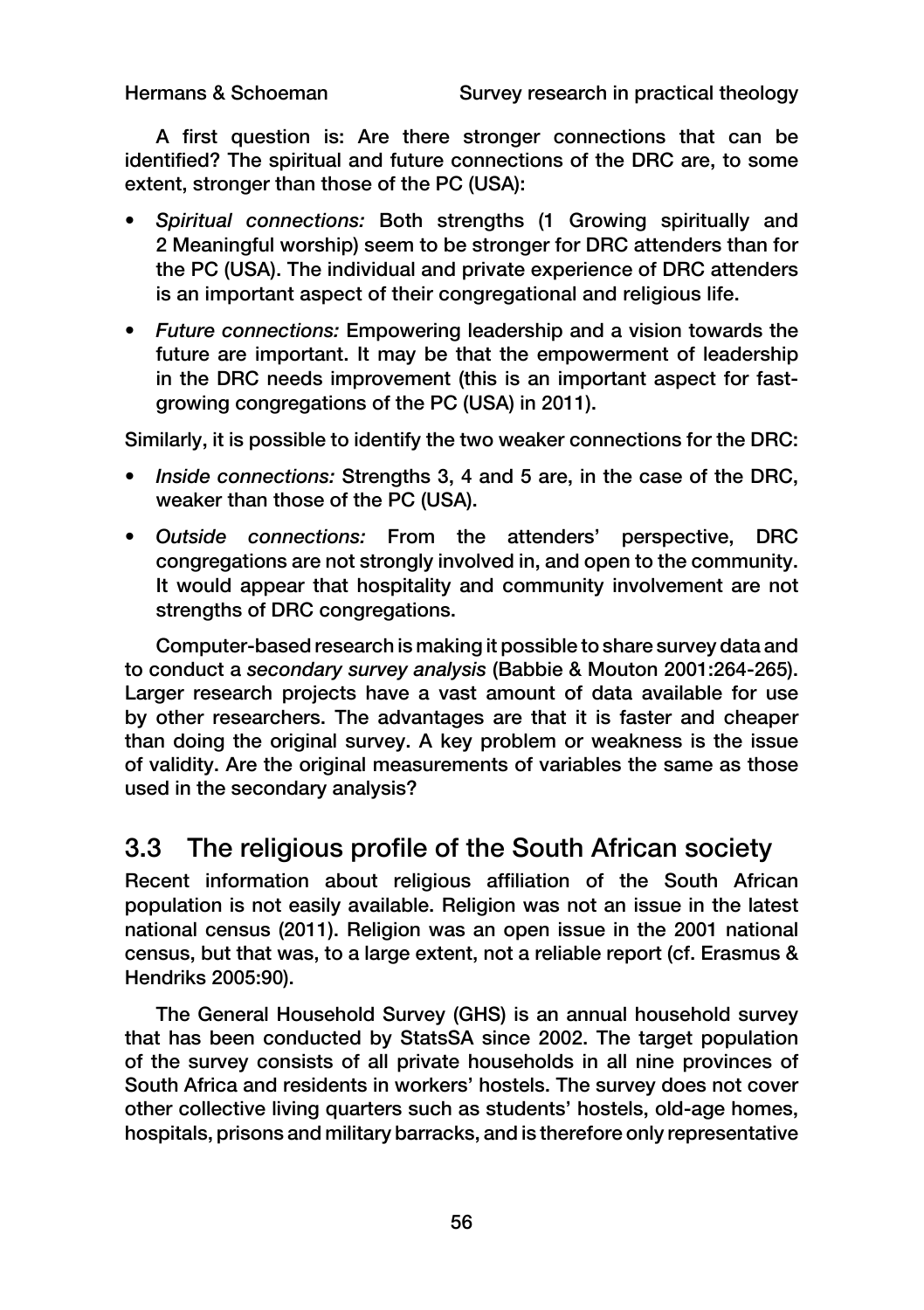of non-institutionalised and non-military persons or households in South Africa (GHS 2013, 2014:10).

A multi-stage, stratified random sample is used in the surveys. Field workers employed by StatsSA visited all the sampled dwelling units in each of the nine provinces of South Africa. A total of 31 486 sampled households was visited across the country and 25 786 (including multiple households) were successfully interviewed during face-to-face interviews (GHS 2013, 2014). Two questions about religion from the 2010 Pew Research Centre's survey (cf. Lugo & Cooperman 2010:20-23) were submitted to StatsSA and included in the questionnaire of the 2013 GHS:

- How would you describe your religious affiliation?
- Aside from weddings and funerals, how often do you attend religious services?

*Religious affiliation*. Table 5 describes the different religions in South Africa. According to the national census of 2001, 79.8% are affiliated with the Christian religion. In 2013, a majority (85.5%) of South Africans described their religious affiliation as 'Christian', while 5.6% said that they were not affiliated to any religion in particular. Muslims, who comprised 2% of the total, were predominantly found in the Western Cape, KwaZulu-Natal and Gauteng. Hindus comprised about 1% of the population of South Africa, and 3.9% of the population of KwaZulu-Natal (GHS 2014:12). The majority of South Africans are affiliated to the Christian religion, at least nominally.

| Religion                                                             | <b>RSA (%)</b>   |
|----------------------------------------------------------------------|------------------|
| Christian                                                            | 85.5             |
| <b>Muslim</b>                                                        | 2.0              |
| Ancestral, tribal, animist or other traditional African<br>religions | 5.0              |
| Hindu                                                                | 1.0              |
| <b>Buddhist</b>                                                      | 0.0              |
| <b>Bahai</b>                                                         | 0.0              |
| Jewish                                                               | 0.2 <sub>0</sub> |
| Atheist                                                              | 0.1              |
| Agnostic                                                             | 0.1              |

Table 5: Percentage distribution of religious affiliation (GHS 2013)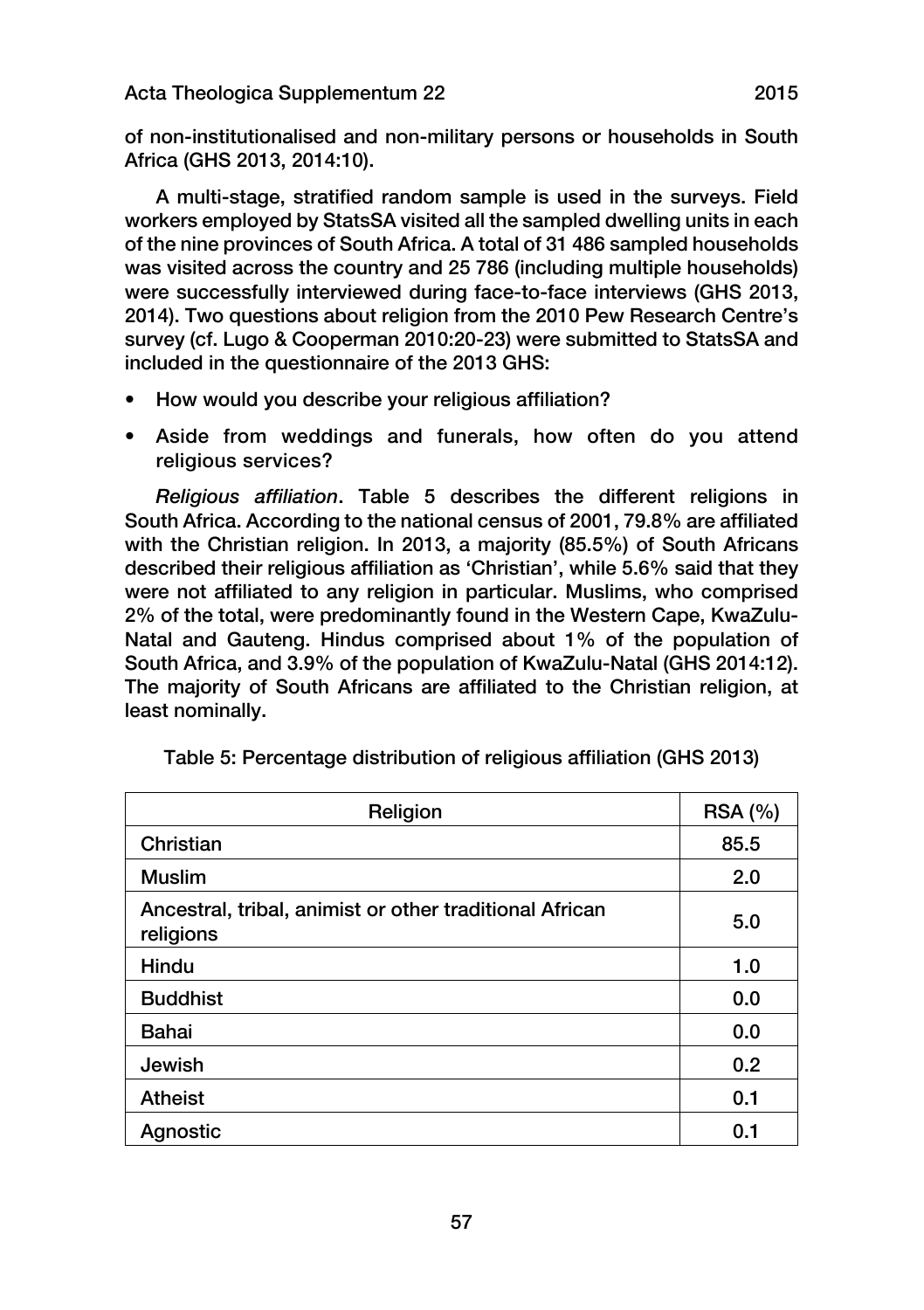| Religion              | <b>RSA (%)</b> |
|-----------------------|----------------|
| Something else        | 0.1            |
| Nothing in particular | 5.6            |
| Refused               | 0.0            |
| Do not know           | 0.3            |
| Total                 | 100.0          |

*Religious observance*. Table 6 gives an indication of the commitment of the membership religious group towards certain activities associated with that group. In the majority of the religious groups, a weekly religious meeting, mostly in the form of a worship service, is an important ritual. Nearly three-quarters (74.3%) of individuals who followed the Muslim faith attended religious services and ceremonies (excluding weddings and funerals) at least once a week. By comparison, 56.4% of Christians and 55.0% of Hindus attended services on a weekly basis (GHS 2014:33).

Table 6: Percentage distribution of religious observance by religious affiliation (GHS 2013)

| Religious observance          | Christian (%) | Muslim (%) |
|-------------------------------|---------------|------------|
| Usually at least once a week  | 56.4          | 74.3       |
| Usually once or twice a month | 21.5          | 10.1       |
| Usually a few times a year    | 9.0           | 4.1        |
| Seldom                        | 7.5           | 5.1        |
| <b>Never</b>                  | 5.6           | 6.3        |
| Total                         | 100.0         | 100.0      |

What is the value of a national survey such as the GHS for congregations? The 2013 GHS helps congregations position themselves within the macro South African religious landscape. In light of the GHS 2013 data on religion, a critical question could be asked: Is South Africa a Christian or a secularized country, or what is the position of religion within the South African society? The demographic description of South Africa is not the same as, for example, Europe or North America. In the ecumenical dialogue, Christians have an important prophetic voice. Congregations on local level and denominations on national level may use it as an important instrument for critical discussions on the market place. Another consequence from the results of this survey for congregations is for them to redefine ecumenical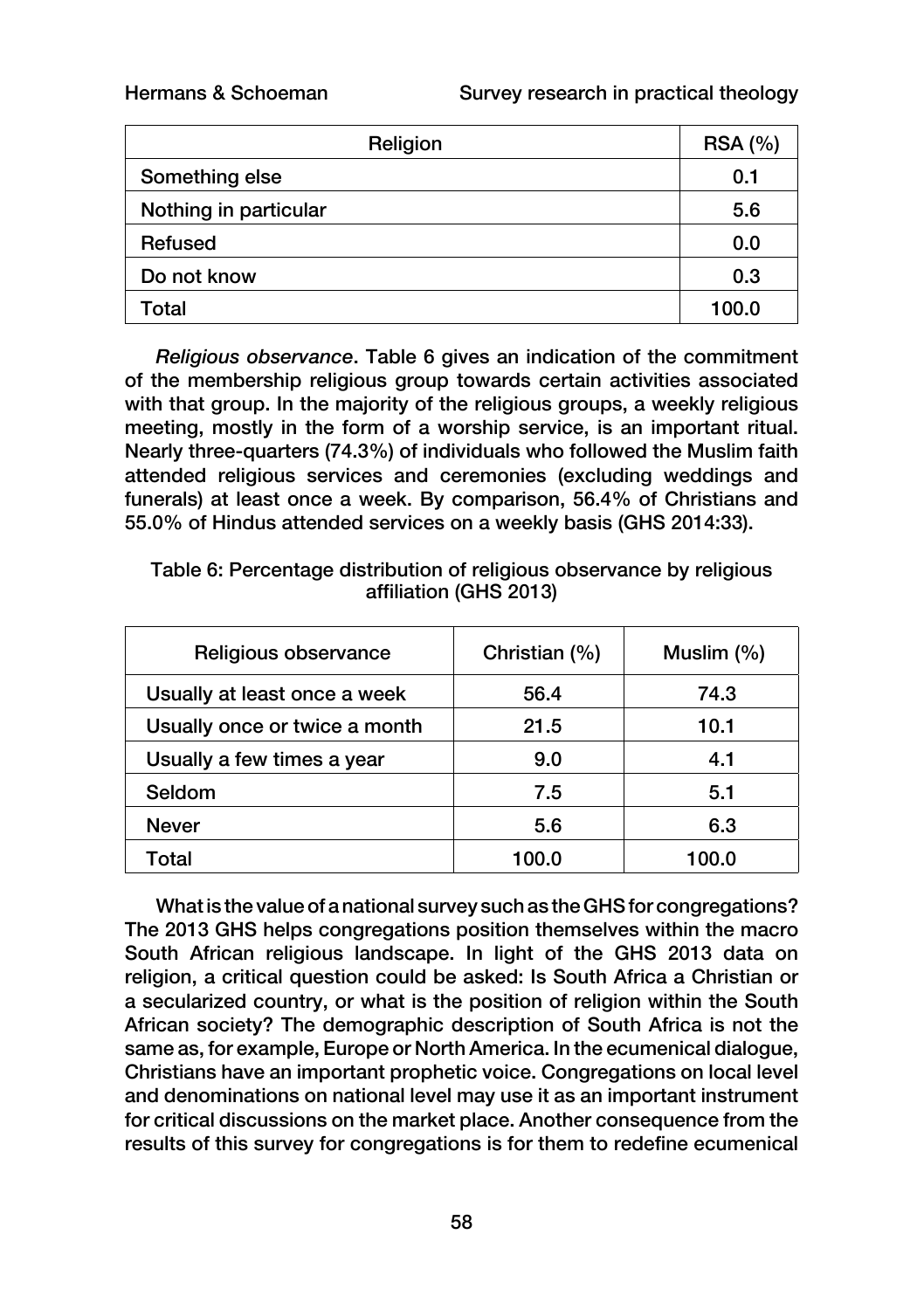relationships as a partnership and not as an evangelism project. From this survey. DRC congregations may also learn something more about their own positioning within society. The membership of the DRC and their attendance of worship services may be on the decline, but it is not the same for the entire South African population. The bigger South African picture gives congregations important contextual and unique information about their role and positioning in society.

## 4. AN EVALUATION OF SURVEY RESEARCH WITHIN CONGREGATIONAL STUDIES

We again quote Rahner in his analysis of the place of practical theology within the totality of theological disciplines:

The task of practical theology as an original science demands a theological analysis of the particular present situation in which the Church is to carry out the special selfrealisation appropriate to it at any given moment (Rahner 1972:105-106).

In order to perform this task, we need a historical and contextual analysis of congregational life. This analysis is not an aim in itself, but informs a theological and ecclesiological reflection of congregational life. This theological reflection will often be prophetic and political. It is prophetic in the sense that it introduces the memory of the *missio Dei* to which congregational life is called. It is also political,

since it must be aware of the impulse of the Church's Spirit, which is not simply identical with the perpetually valid truth in the Church, but translates the latter into the concrete challenge valid at the particular hour (Rahner 1972:105).

How can survey research help fulfil this task of practical theology?

The value of surveys is that they are useful in providing information on the characteristics of larger populations; many questions may be asked in conducting the enquiry; standardized questionnaires are useful instruments in measuring general trends (Babbie & Mouton 2001:262-263). The same holds true for surveys within the study field of congregational studies, as illustrated in the previous section.

The strength of survey research is also its limitation (Babbie & Mouton 2001:263-264). The standardization of questionnaires may be forcing attitudes and behaviour into boxes or categories. Surveys have problems in connecting the context or social circumstances to the same level of the different answers to the questions. Surveys are, to some extent, inflexible,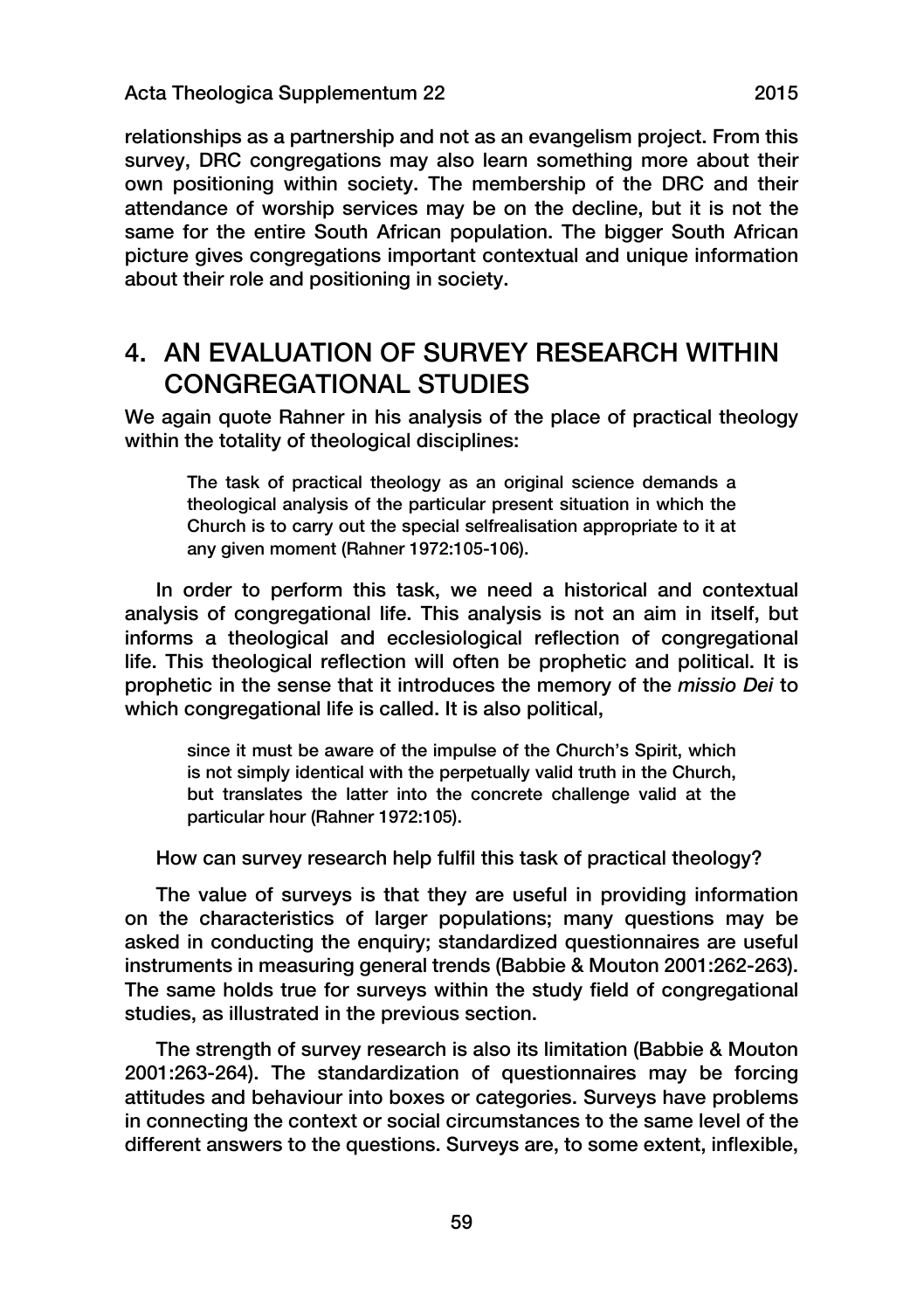and it is difficult to create space for a new variable or alternatives during a survey. Surveys do not measure social action, but report only on past or prospective actions.

Survey research scores very high on the internal scientific criteria of validity and reliability.<sup>5</sup> For theological scholars not trained in empirical research, this may seem not so important, but the criteria of validity and reliability decide whether there is any truth in the empirical findings. What do we mean with validity? A measure is a valid measure when it measures what it is supposed to measure (Maree & Pietersen 2009:147). External validity refers to the generalization of results to the wider population. This is important in congregational studies, because it is necessary to know what the membership, for example, thinks about the worship services in the congregation. One way of obtaining information about congregations in this regard is to use a strategy called 'key informant methodology'. Key informants (a commission of the congregation, key leaders or the ministers) are used to provide information about the congregation, its membership, average weekly attendance, and so forth. This methodology is used in the national surveys of congregations in the USA (cf. Schwadel & Dougherty 2010:366) and by Callahan (1987; 1993). The Institute for Natural Church Development (NCD) of Schwarz also makes use of key informants. Respondents are chosen from various subgroups of the congregation and a group of roughly 30 key informants are used to do the analysis of the congregation (Schalk 1999:15-17). The use of the 'key informant methodology' places definite limitations on the generalization of the conclusions to the entire congregation.

Reliability refers to the consistency or repeatability of a measurement or instrument. High reliability occurs when the same instrument gives the same results, if it is repeated within the same sample (Maree & Pietersen 2009:147). The CLSs are part of an international survey and the questionnaires and methodology are linked to the research, for example, in the USA (see the comparison between the DRC and PC (US) surveys). Schwadel and Dougherty (2010:377) also evaluate the methodology of the US Congregational Life Survey (US CLS) and find it more reliable than data gathered exclusively from key informants and open possibilities for research across units of analysis, for example, between congregation and attender, from pastor to worshipper.

Congregational life is always contextual and survey research provides an instrument for evaluating congregational change over time. Survey research also helps position congregations on a macro level within society. Survey research helps congregations and churches define their prophetic role in society.

<sup>5</sup> See Hermans and Schoeman (2015:8-25).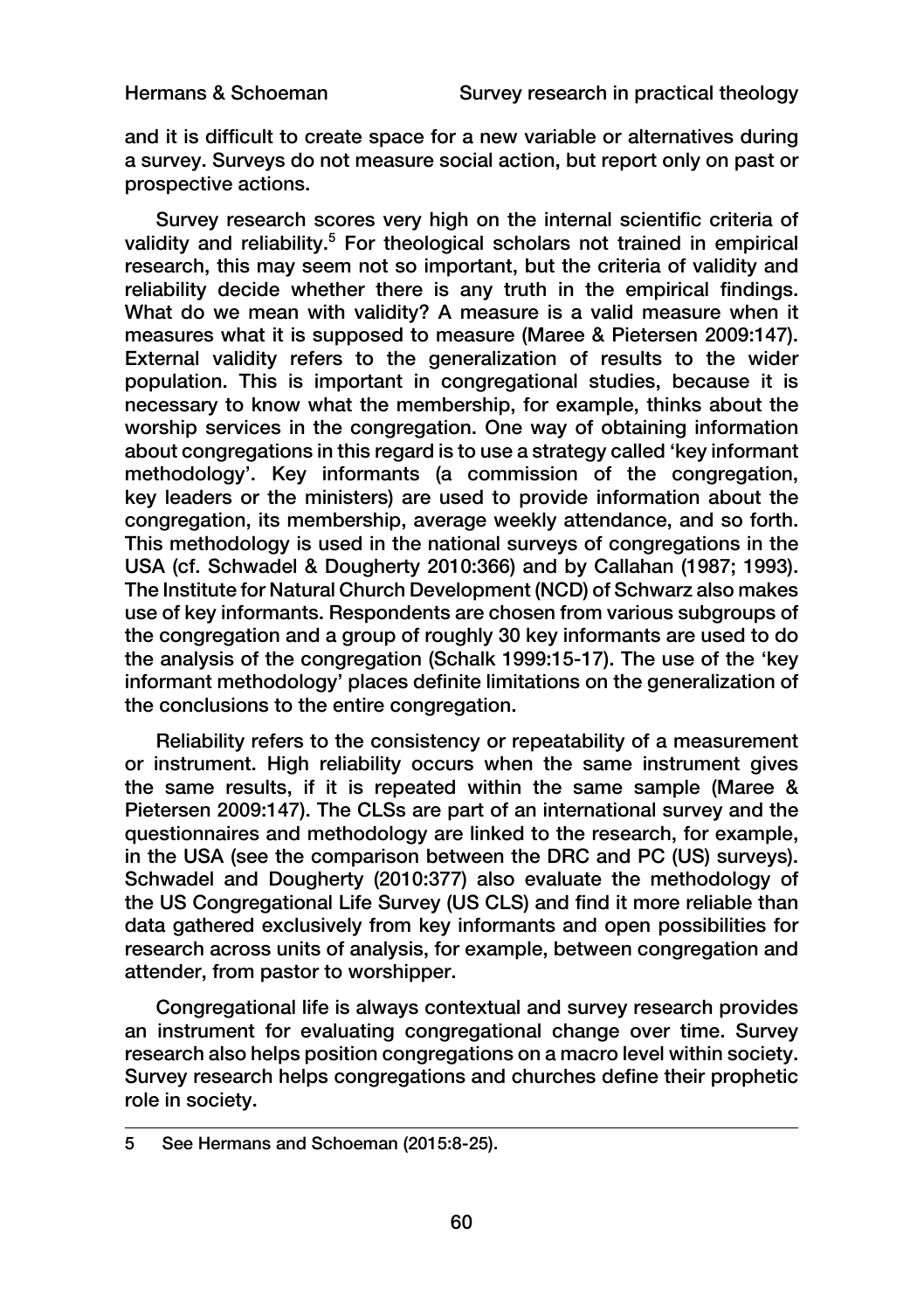What is the future of survey research in practical theology and congregational studies? A few remarks could be made in this regard:

- Survey research in the field of congregational studies must be contextual. Within the South African context, social cohesion (cf. the National Development Plan) is, for example, a national priority. Churches and congregations could play an important role in addressing such a priority. Survey research could be conducted to describe and explore the contribution of the religious community in building social cohesion.
- Congregations need valid and reliable information about their own position. The CLS methodology makes an important contribution in giving a reliable voice to attenders, but this needs to be developed so that it can be used in different congregations and denominations within the South African context. This is very difficult to achieve, but the challenge should be accepted.
- Survey research is part of the methodology used within the fields of social research and practical theology. An important challenge is to develop concepts and theory that are part of the field of practical theology.

## **BIBLIOGRAPHY**

Aldridge, A. & Levine, K.

2001. *Survey in the social world, principles and practice in survey research*. Philadelphia: Open University Press.

### Bruce, D. & Woolever, C.

2004. *Beyond the ordinary: Ten strengths in U.S. congregations.* Louisville: Westminster John Knox Press.

2010. *A field guide to Presbyterian congregations*. Who's going where and why? Louisville: Westminster John Knox.

2012. *Fastest growing Presbyterian churches*. Kentucky: Research Services Presbyterian Church (U.S.A.).

Bruce, D.A., Sterland, S.J.R., Brookes, N.E. & Escott, P.

2006. An international survey of congregations and worshippers: Methodology and basic comparisons. *Journal of Beliefs and Values* 27(1):3-12. [Online.] Available from: http://doi.org/10.1080/13617670600594145 [2014, 22 January.]

### Delport, C. & Roestenburg, W.

2011. Quantitative data-collection methods: Indexes and scales. In: A. De Vos, H. Strydom, C.B. Fouche & C.S.L. Delport (eds.), *Research at grass roots for the social and human service professions* (Pretoria: Van Schaik Publishers), pp.206-221.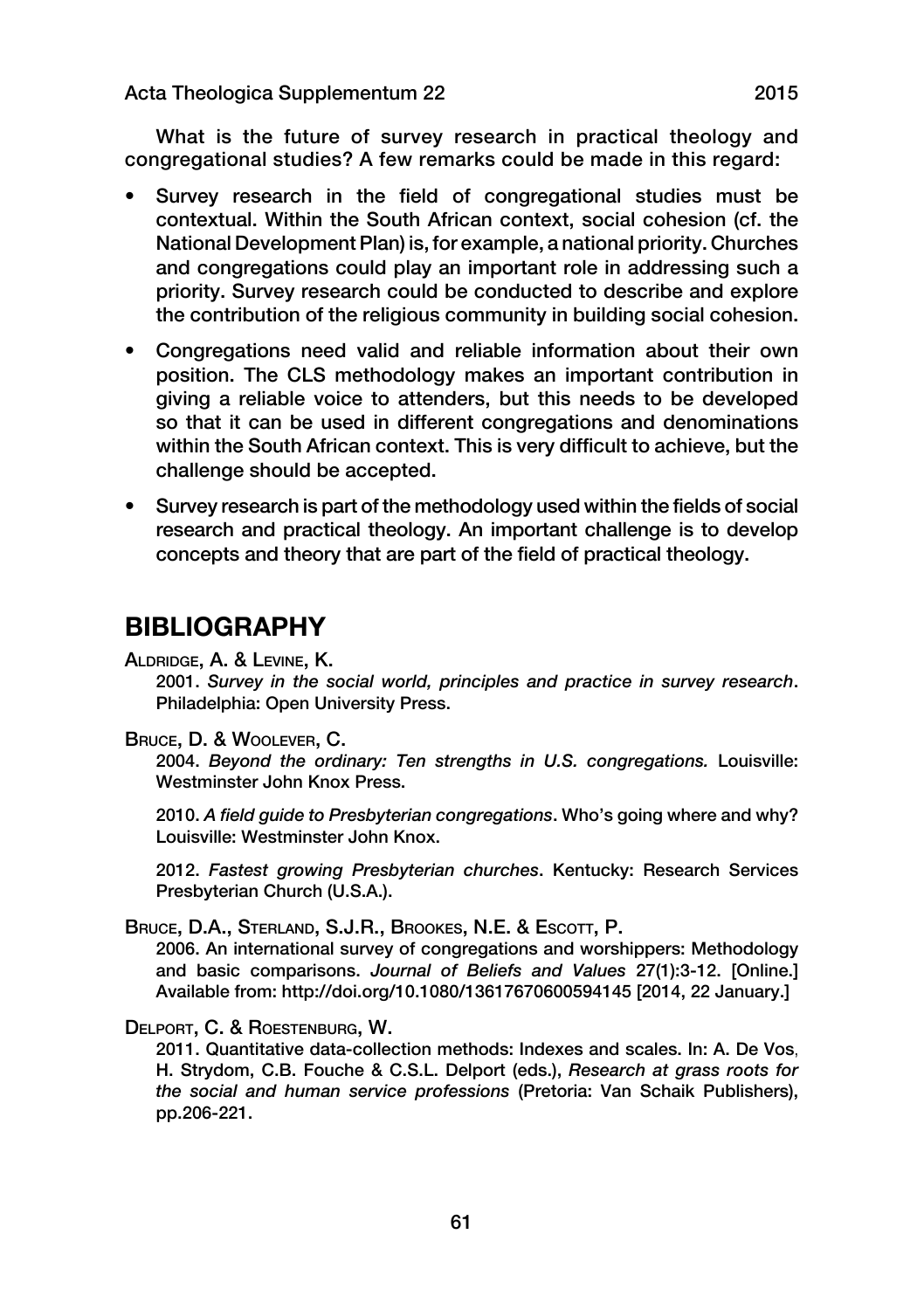#### Edmonds, W.A. & Kennedy, Y.D.

2013. *An applied reference guide to research designs. Quantitative, qualitative and mixed methods*. London: Sage Publications.

#### Erasmus, J.C. & Hendriks, H.J.

2005. Religion in South Africa : The 2001 population census data. J*ournal of Theology for Southern Africa* 121(March):88-111.

#### Fink, A.

2006. How to conduct surveys, a step-by-step guide. 3<sup>rd</sup> ed. London: Sage Publications.

### Fouchè, C., Delport, C. & De Vos, A.

2011. Quantitative research designs. In: A. De Vos, H. Strydom, C.B. Fouche & C.S.L. Delport (eds.), *Research at grass roots for the social and human service professions* (Pretoria: Van Schaik Publishers), pp.142-158.

#### Fouchè, C. & De Vos, A.

2011. Formal formulations. In: A. De Vos, H. Strydom, C.B. Fouche & C.S.L. Delport (eds.), *Research at grass roots for the social and human service professions* (Pretoria: Van Schaik Publishers), pp.89-100.

#### Fowler, F.J.J.

2002. *Survey research methods.* 3rd ed.. London: Sage Publications.

#### Heimbrock, H.G.

2005. From data to theory : Elements and methodology. *International Journal of Practical Theology* 9(March 2004):273-299.

#### Hermans, C. & Schoeman, W.J.

2015. The utility of practical theology – Mapping the domain, goals, strategies and criteria of practical theological research. *Acta Theologica* Suppl 22: 8-25.

#### Kaldor, P., Castle, K. & Dixon, P.

2002. *Connections for life. Core qualities to foster in your church.* Sydney: Openbook Publishers.

#### Lewin, C.

2012. Understanding and describing quantitative data. In: B. Somekh & C. Lewin (eds.), *Theory and methods in social research*. 2nd ed. (Los Angeles: Sage Publications), pp.220-230.

### Lugo, L. & Cooperman, A.

2010. *Tolerance and tension: Islam and Christianity in sub-Saharan Africa*. Washington: Pew Research Center.

### Maree, K. & Pietersen, J.

2009. Surveys and the use of questionaires. In: K. Maree (ed.), *First steps in research* (Pretoria: Van Schaik Publishers), pp.154-170.